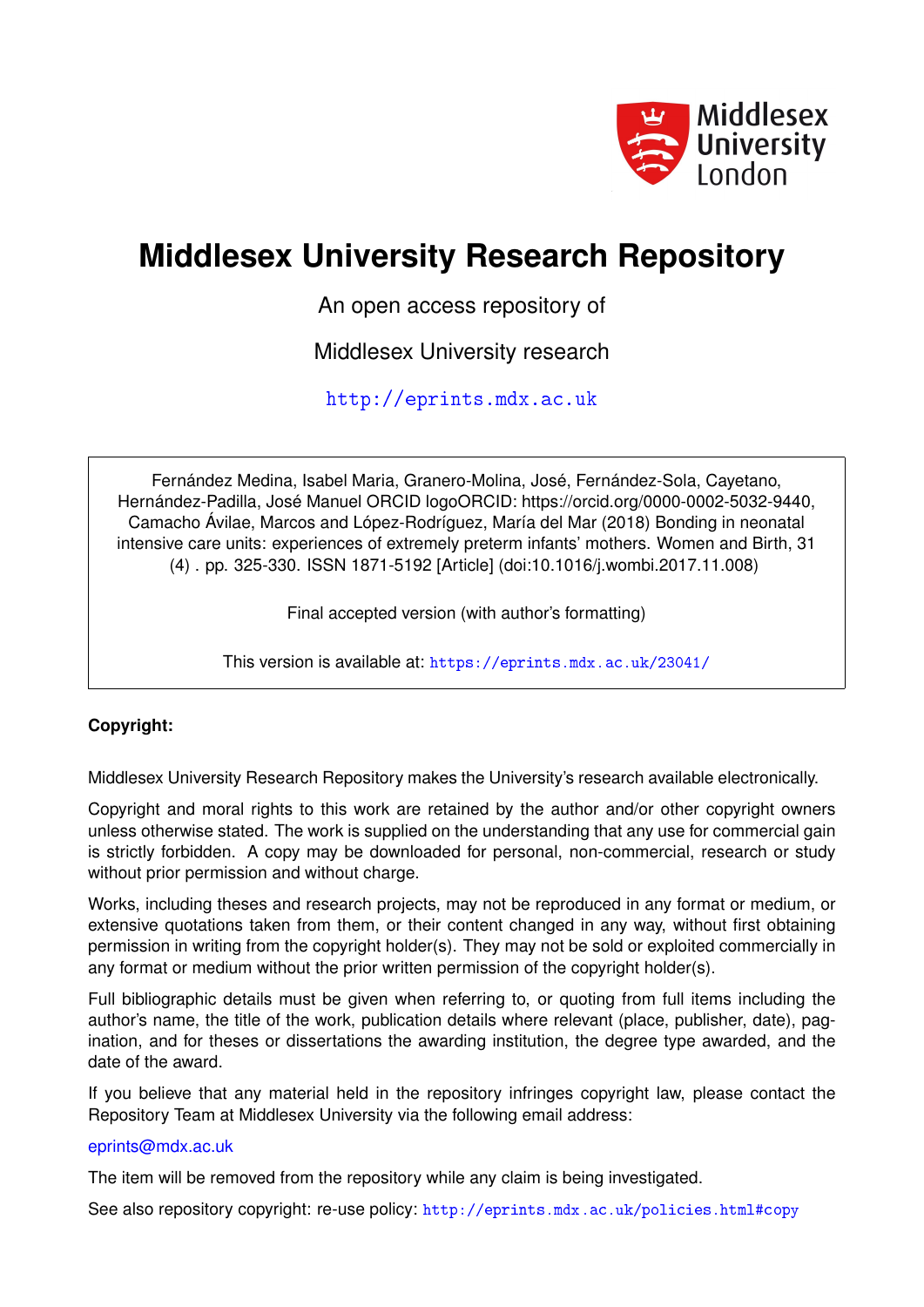# **BONDING IN NEONATAL INTENSIVE CARE UNITS: EXPERIENCES OF EXTREMELY PRETERM INFANTS' MOTHERS.**

Isabel María Fernández Medina<sup>a</sup>, José Granero-Molinab<sup>e,\*</sup>, Cayetano Fernández-Solab,<sup>e</sup> José Manuel Hernández-Padilla<sup>d</sup>, Marcos Camacho Ávila<sup>e</sup>, María del Mar López Rodríguez<sup>f</sup>

a Torrecárdenas Hospital, Andalusian Health Service, Almería, Spain

b Department of Nursing, Physiotherapy and Medicine, University of Almeria, Spain

c Faculty of Health Sciences, Universidad Autónoma de Chile, Temuco, Chile

d Adult, Child and Midwifery Department, School of Health and Education, Middlesex University, London, UK

e Torrevieja University Hospital, Alicante, Spain

f Department of Nursing, Physiotherapy and Medicine, University of Almeria, Spain

### **ABSTRACT**

*Background:* The birth of an extremely preterm infant can disrupt normal mother-infant physical contact and the care provided by the mother. This situation has an impact on the process of bonding between the mother and the child.

*Aim*: The objective of this study was to describe and understand the experiences of mothers who have extremely preterm infants admitted in Neonatal Intensive Care Units with regard to their bonding process.

*Methods:* An interpretive, qualitative research methodology using Gadamer's philosophical hermeneutics was carried out. A focus group and eleven in-depth, semi-structured interviews were conducted. Data were collected between June and September of 2016.

*Findings:* Sixteen women with a mean age of 34.4 years participated in the study. Two themes emerged from the data analysis: (1) Premature labour and technological environment, a distorted motherhood, with the subthemes 'feeling of emptiness and emotional crisis' and 'the complexity of the environment and care generate an emotional swing; (2) Learning to be the mother of an extremely preterm infant, with the subthemes 'the difficulty of relating to a stranger' and 'forming the bond in spite of difficulties'.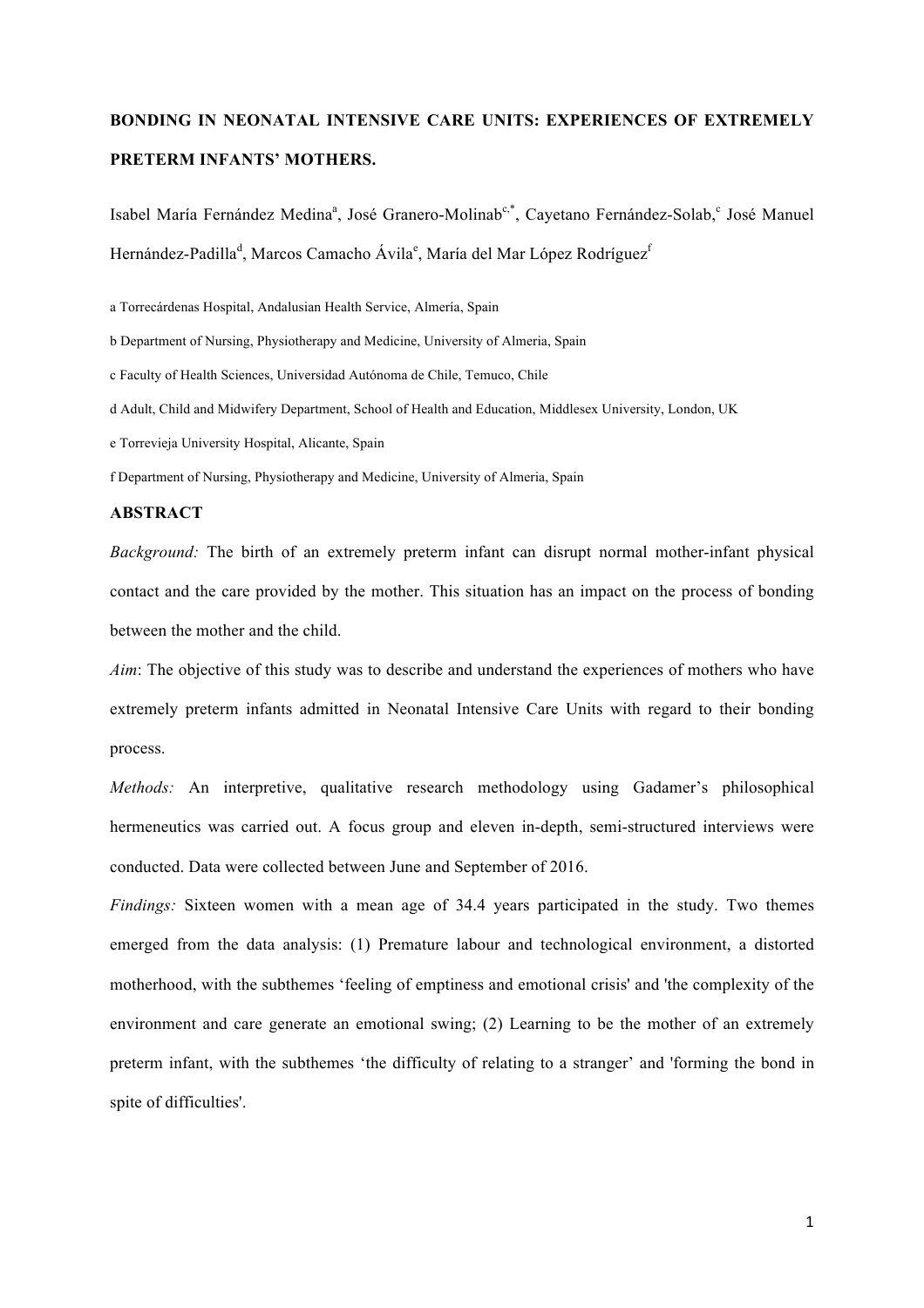*Conclusions:* The bonding with extremely preterm infants is interrupted after giving birth. The maternal emotional state and the environment of the neonatal intensive care unit limit its development. Nursing care can facilitate mother-infant bonding by encouraging communication, participation in care, massaging or breastfeeding.

*Key words:* preterm infant, neonatal intensive care units, mother-child relationship, bonding, attachment, qualitative research.

# **Summary of relevance**

### **Problem**

Studies on mother-infant bonding have focused on the premature infant in general, however, the bonding process in extremely preterm infants has not been clearly explored.

# **What is already known**

The quality of postnatal bonding is influenced by a variety of factors, mother-child interaction being one of these. The premature birth and the consequent hospitalization of the child interfere with the normal bonding process.

# **What this paper adds**

This paper shows the obstacles that mothers find to be connected to their extremely preterm infant as well as the elements that help them develop their bonding.

# **1. Introduction**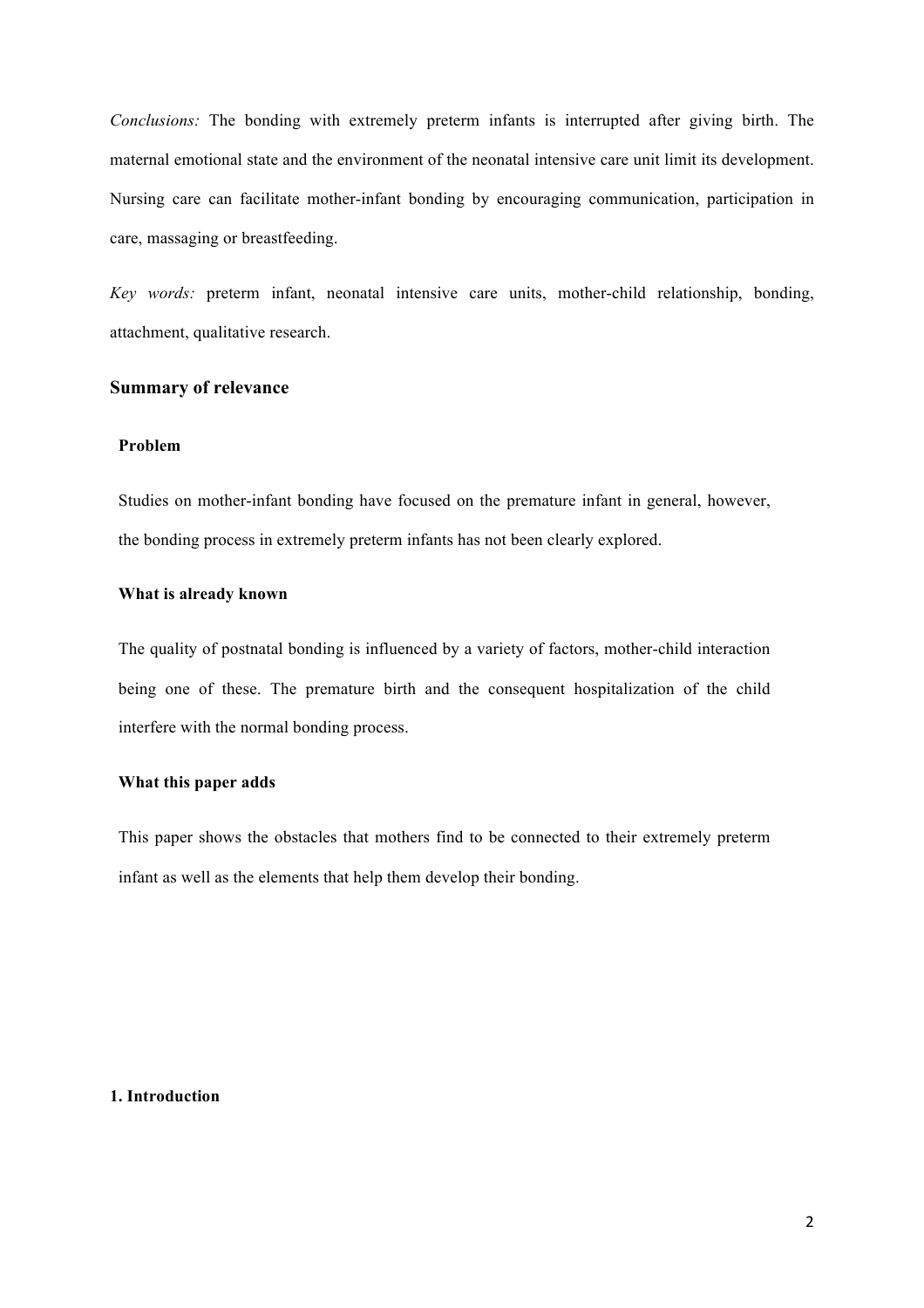A preterm birth, which refers to births before 37 weeks of gestation, is the most prevalent health problem among infants in industrialised countries.<sup>1</sup> The worldwide incidence of neonates born prematurely is estimated to be around  $11.1\%$ <sup>2</sup>. Extremely preterm infants (< 28 weeks of gestation -WG) are the group with the highest risk of motor, cognitive and behavioural problems.<sup>3</sup> Physiological immaturity and low weight of neonates born prematurely require admission to Neonatal Intensive Care Units (NICU) for vital signs and nutrition control<sup>4</sup>. A preterm birth is a situation for which parents are not prepared,<sup>5</sup> experiencing emotional shock, fear, anxiety, depression and post-traumatic stress.<sup>6,7</sup> Although neonate admission in NICU reduces mortality, parental separation alters parental interaction and roles.<sup>8,9</sup> Prematurity increases the risk of psychopathology in the child,<sup>10</sup> as parents may suffer denial, impotence, uncertainty, guilt and bonding deficiencies.<sup>11,12</sup>

Attachment is the emotional bond that the child develops with their parents (or caregivers). According to the Theory of Attachment,<sup>13</sup> the framework of our research, the safety, anxiety or fear of a child is determined by the accessibility and responsiveness of their parent (or caretaker), with whom they establish the bond. Mother-child bonding begins between the second and third trimester of pregnancy, extends to the postpartum and neonatal period and contributes to the physical, psychological and emotional development of neonates born prematurely.<sup>14,15</sup> In addition to the pathophysiological problems, the premature birth affects the role of motherhood,  $16,17$  and together with the mother-child interaction deficiency in the NICU, generates stress, loneliness, fear of loss and risk of insecure attachment.<sup>18,19</sup> Several studies have highlighted the importance of emotional support, paternal involvement, and physical contact with neonate born prematurely in the NICU.<sup>15,20</sup> Hermeneutics is the methodology of interpretation concerned with problems that arise when dealing with meaningful human actions; as a methodological discipline, it offers a toolbox for efficiently treating problems of the interpretation of human actions. The bonding process in NICU has been studied in neonatal nurses,  $15,21-25$  however greater understanding is needed from the point of view of mothers who have extremely preterm infants.<sup>8</sup> The aim of this study is to explore, describe and understand the experiences of mothers who have extremely preterm infants admitted to the NICU with regards to the bonding process.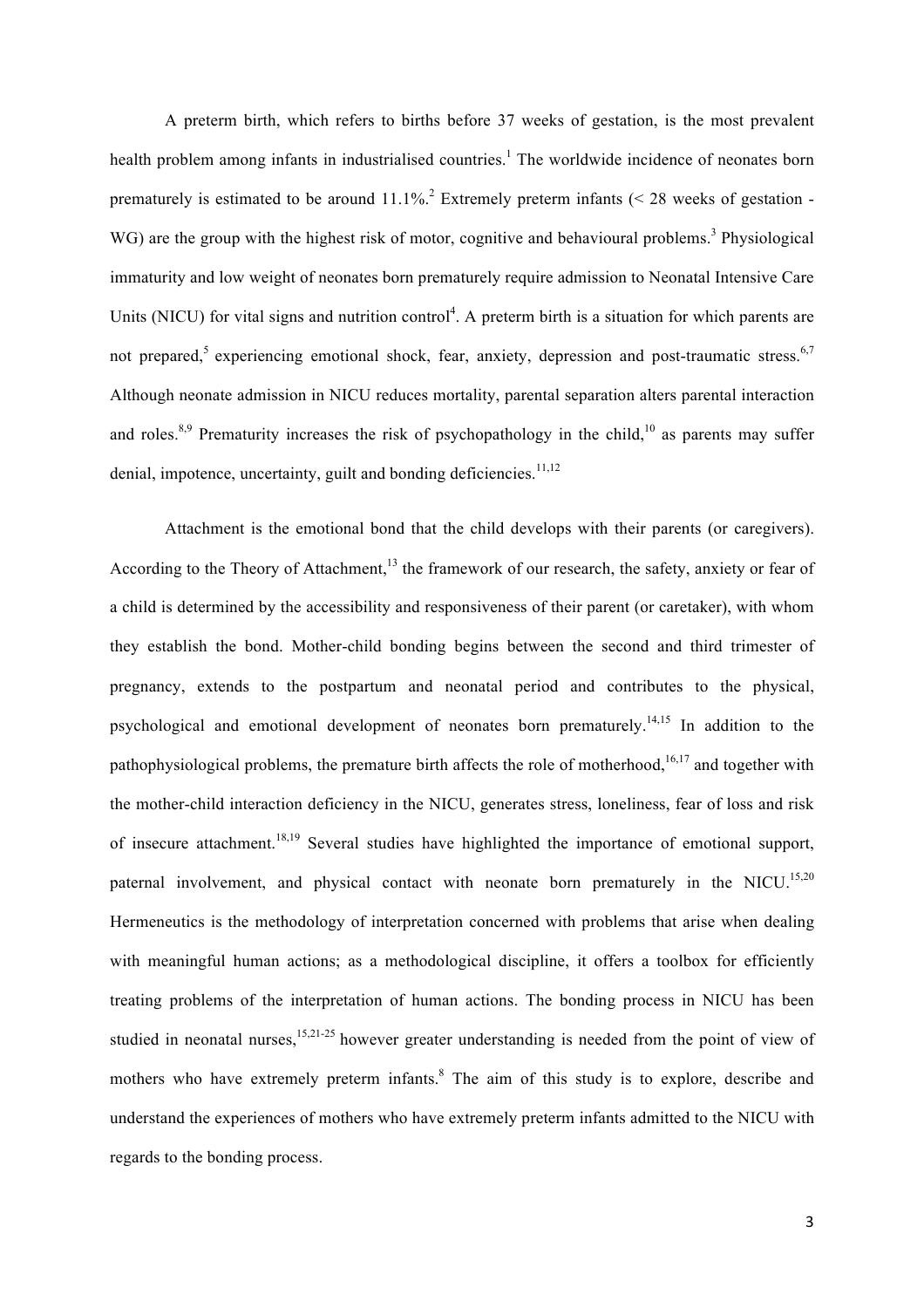# **2. Method**

A qualitative approach based on Gadamer's hermeneutic phenomenology was employed in the processes of data interpretation and analysis.<sup>26</sup>

# *2.1 Participants and setting*

Through convenience sampling, mothers of extremely preterm infants admitted to NICU from a specialized hospital with 15 modules (12 for neonates and 3 individual modules for children up to 14 years of age) were selected. It is a traditional NICU (Level III) model, with all newborns in a common ward, without restricted visiting hours, where maternal participation is limited to breastfeeding and skin-to-skin contact. Inclusion criteria were: female gender, over 18 years old and to be the mother of an extremely preterm infant (<28 WG and <1000g) hospitalized in NICU for at least 30 days. The exclusion criteria were: refusal to participate in the study, being the mother of an infant with congenital pathology, sepsis, neural tube defects or death. A total of 18 women agreed to participate, although two abandoned the data collection, one due to physical problems, the other, for declining to discuss the issue. A total of 16 women participated in the study, 5 formed a focus group (FG) and 11 participated in in-depth interviews (DI) (Table 1). The mean age of participants was 34.4 (SD=4.6). 75% of the women had a single gestation, the rest being multiple; 68.7% of births were by caesarean section and the rest were vaginal (Table-1). The mean gestational age was 25.9 weeks (SD=0.9), the mean birth weight was 793.1g (SD=152.5) and the mean stay in the NICU was 51.5 days (SD=12).

# *2.2 Data collection*

The data collection was carried out between June and September 2016, in a hospital in the southeast of Spain equipped with a NICU. The focus group, with a duration of 87 minutes, was carried out in the local university's premises; the in-depth interviews, with an average duration of 35 minutes, were conducted at the interviewee's home. The focus group was conducted first and it informed some of the topics later addressed in the in-depth interviews. The FG can foster the interaction among the participants and facilitate the emergence of relevant themes; however, intimate experiences and feelings can be difficult to explore in such contexts. For example, some comments about the mothers'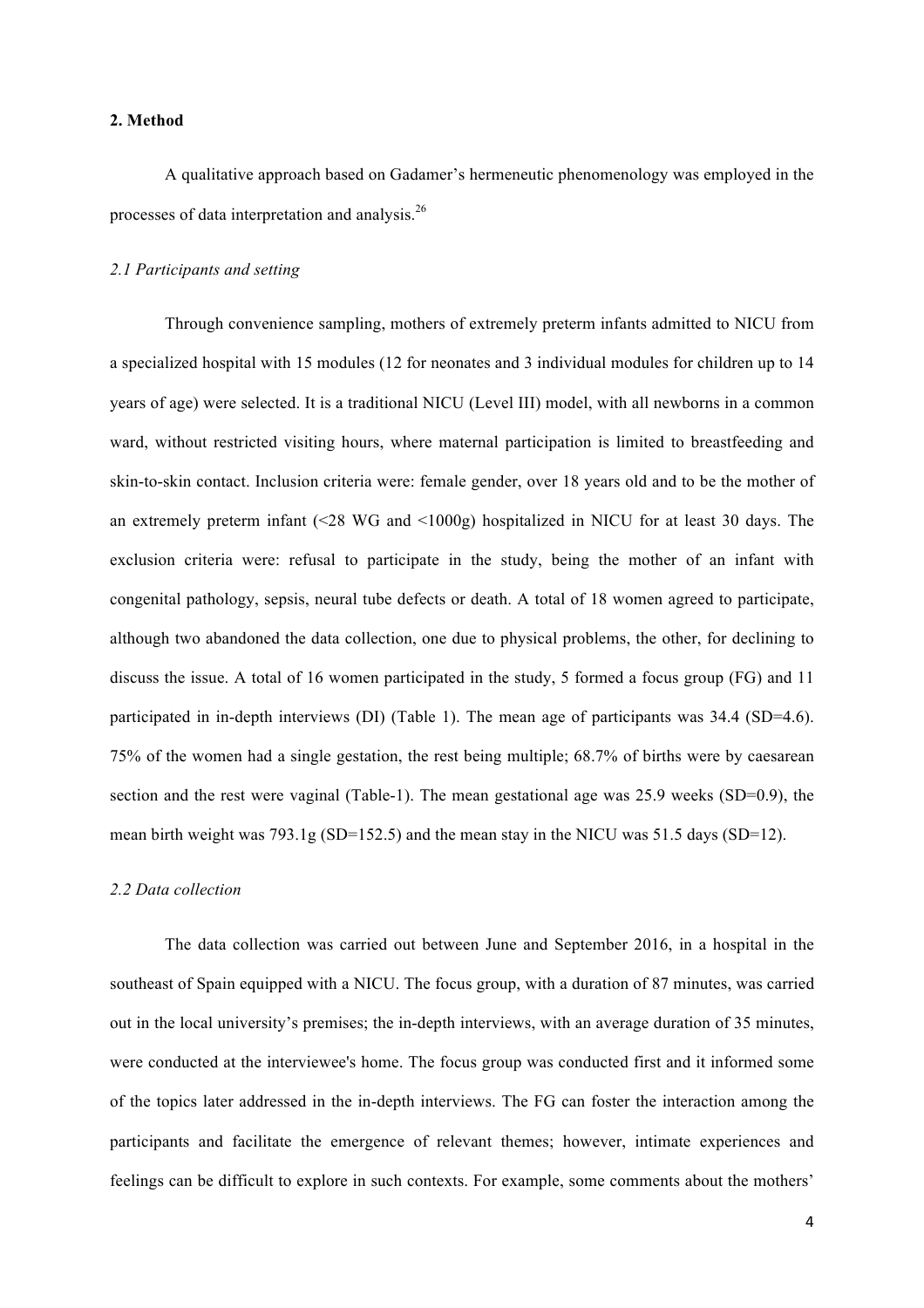feeling of guilt for 'making bad choices' arose in the FG but not in enough depth, hence why this theme was also explored during the DI by asking specific questions such as "please, talk to me about what you think the relationship between mothers' lifestyle and giving birth to a preterm child may be". Data collection was stopped after data saturation was reached, having collected sociodemographic data of the participants as well. Both were recorded and transcribed, creating a hermeneutic unit analysed with Atlas-ti 7.0.

# *2.3 Data analysis*

According to Gadamerian hermeneutics, a modified form of the steps developed by V. Fleming was used.<sup>27</sup> The first step was to decide if the research question was relevant in relation to the methodological assumptions; the researchers decided it was. In the second step, the researchers reflected upon the topic, to identify any pre-conceived notions derived from our research and experiences of therapy and care of extremely preterm infants in NICU. The third step aimed to achieve an in-depth understanding of the phenomenon through dialogue between the researcher and the participants. New questions arose during this stage, *how do the complications of extremely preterm infant affect the mother-child affective relationship?* The fourth step aimed to comprehend the phenomenon through dialogue with the text. After reading the transcriptions, the participants' experiences were re-examined and new questions emerged: *how does the NICU environment influence the bonding process? And what role do professionals play?* Examining each sentence allowed us to identify units of meaning, subthemes, and themes (Table 2). The fifth step established reliability of the qualitative data. To increase reliability, triangulation between researchers was performed; three researchers analysed the data separately, discussing any differences until an agreement was reached. An independent researcher read the interview transcripts to confirm their agreement with the stated findings (themes and subthemes) and that all of the participants' perspectives with taken into account. To maximize reliability, a clear description of the context, of the data collection and of the analysis was given. To ensure confirmability, the participants verified the results.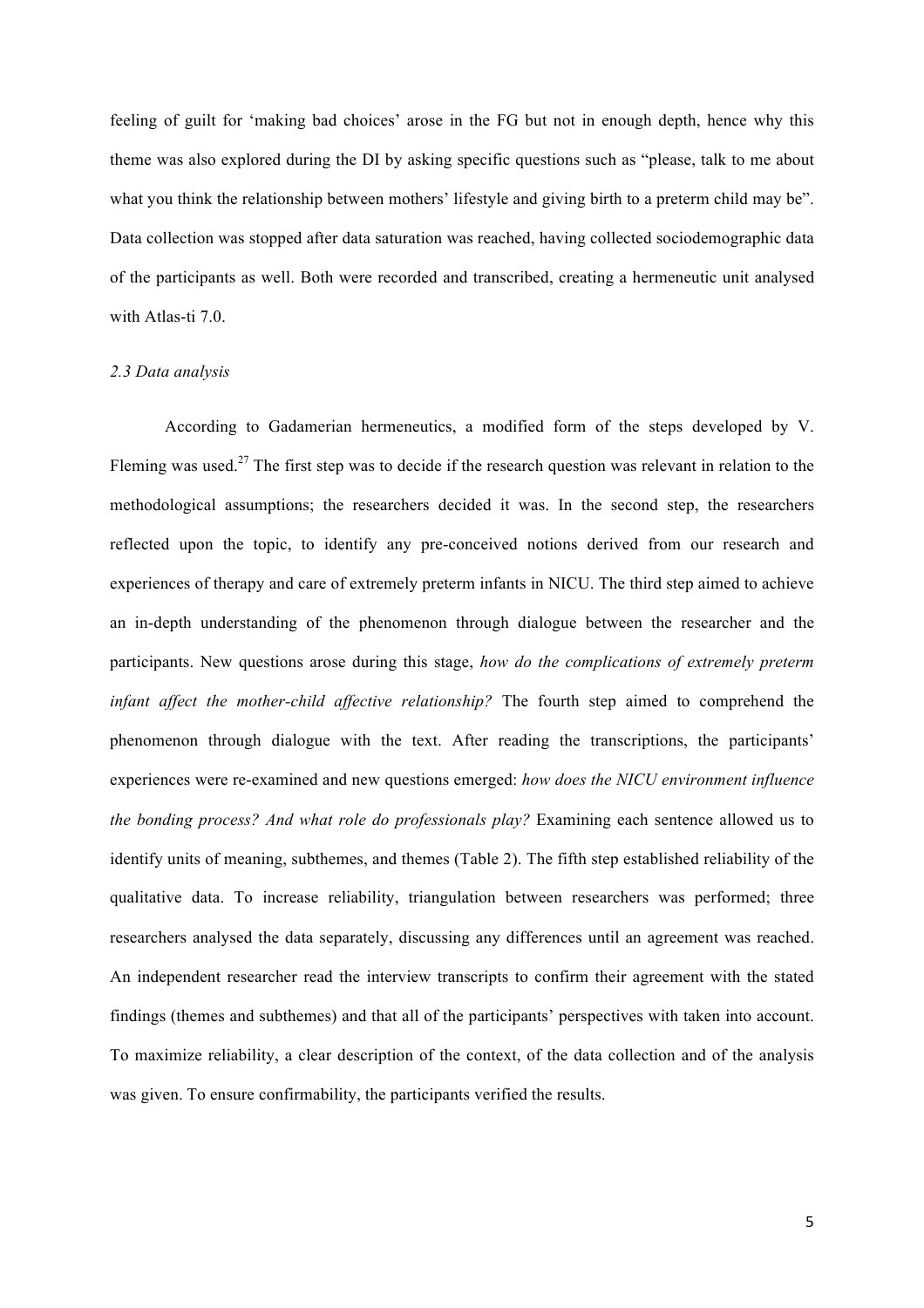The study was approved by the Ethics and Research Committee of the Department of Nursing, Physical Therapy and Medicine of the University of Almeria (EFM-11/2016), 27 May 2016. Participants were informed about the study's aim, participated voluntarily and signed an informed consent form. The authors declare no conflict of interest.

### **3. Findings**

Results were organized into units of meaning, four sub-themes and two main themes.

# *3.1. Premature labour and technological environment, a distorted motherhood.*

The sudden onset of labour was described as an unreal situation by the participants, accompanied by dread, anxiety and fear of the loss of the newborn. This category shows the emotional impact of the birth of an extremely preterm infant, an unexpected feeling of emptiness in a technological environment such as the NICU, which leaves women bewildered.

# *3.1.1 Feeling of emptiness* and *emotional crisis.*

These women would never have imagined a birth like this after preparing to meet their child, then to fear losing them, not finding them or not seeing them. Even refusing general anaesthesia during labour, to not lose consciousness and find out upon awakening that the child is dead. The first moments after childbirth were defined as a period of emotional shock; a feeling that they had lost control of their lives; were not able to manage their emotions; and not knowing how to react. Immersed in a mental confusion that lasts more than a month, some participants expressed not having truly experienced the birth of their child.

*I did not expect it, I had severe preeclampsia, suddenly, and I could not meet my little girl, I did not have the feeling of having given birth...it was very strange* (DIW8).

Fear and uncertainty over what they might find took over for the women, who did not even dare to visit their child in the NICU. As one participant said, family support at this stage is critical, but they perceived it as ineffective because of their own distrust.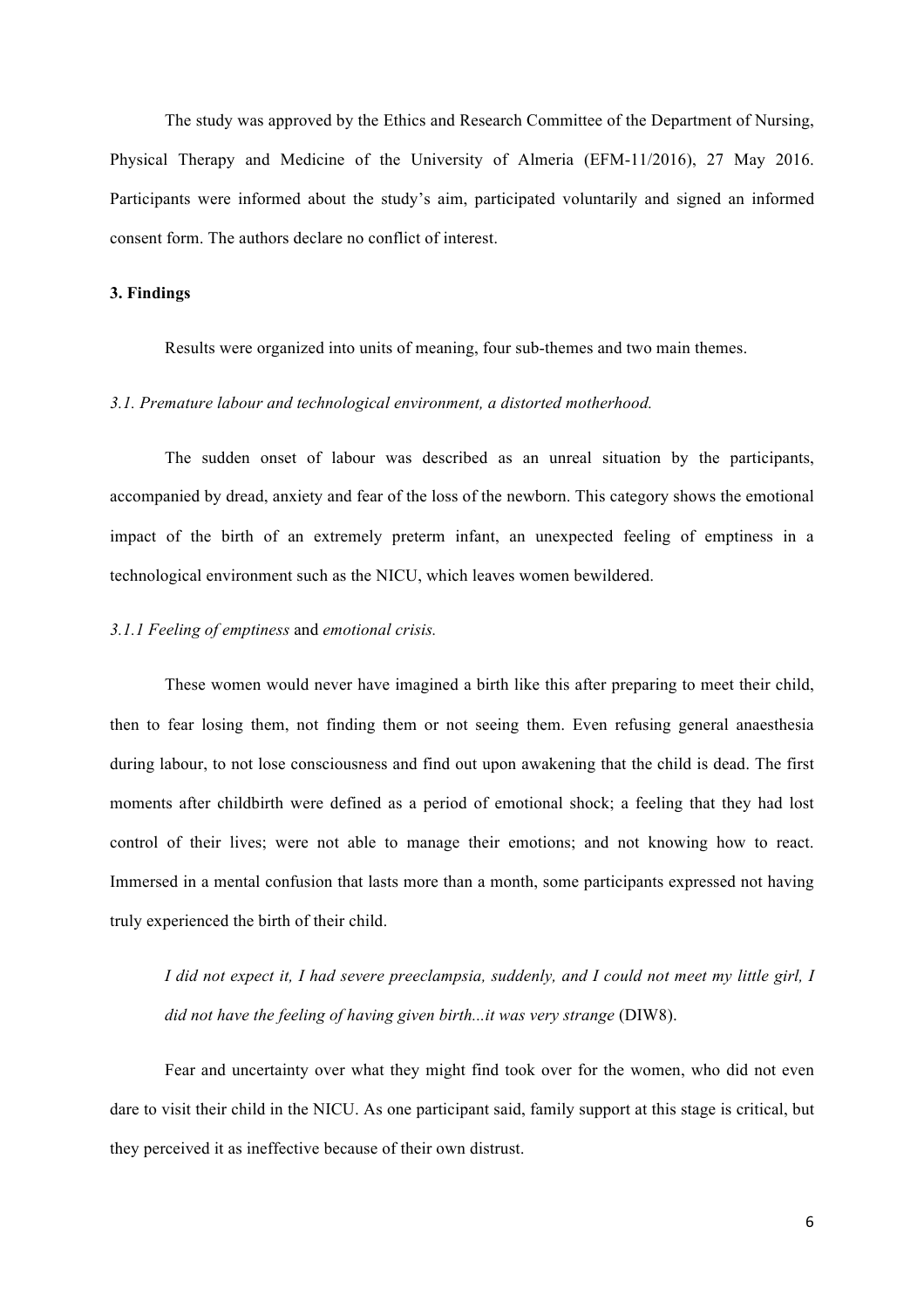*Your family supports you... but you don't know if they are telling the truth.* (DIW3)

Other participants experienced feeling of emptiness after childbirth, as they could no longer feel their child inside their belly. They felt hollow; empty because they suddenly stopped feeling them, because they could not be with them and went home without them. The connection with their child broke down at a time of the pregnancy in which a complete mental image of the child had not yet been established.

*I felt that my belly had been stolen because I was convinced that I had three months left to have her. How I missed her….* (FG).

*3.1.2 The complexity of the environment and care generate an emotional swing.*

The fear of losing their child is evident especially in the first visit to the NICU, considered the worst and most difficult. While some participants were anxious to get to know their child, others avoided or delayed this moment, they did not want to see the infant or touch it because, essentially, they believed that in the end they were going to die. The environment and machines surrounding extremely preterm infant in the NICU contributes to this feeling, perceived by mothers as an enigmatic and threatening environment that increases fear and prolongs uncertainty.

*I was overwhelmed by seeing the NICU, so many tubes, respirators, full of small cables. It took me two days to go back... I was paralyzed by the fear!* (DIW6).

In spite of the steps taken to promote mother-infant bonding, such as the reduction of noise, the creation of semi-private spaces or family-centred nursing care, being unfamiliar with the NICU's technology and work routine, alarms and movement of healthcare professionals were identified as the main environmental stressors. This could influence the bonding process since most participants reported being more focused on the NICU context than on getting to know their child.

*During the visits, the continuous sound of the monitors, the coming and going of the staff to check that everything was going well, scared me a lot.* (DIW11).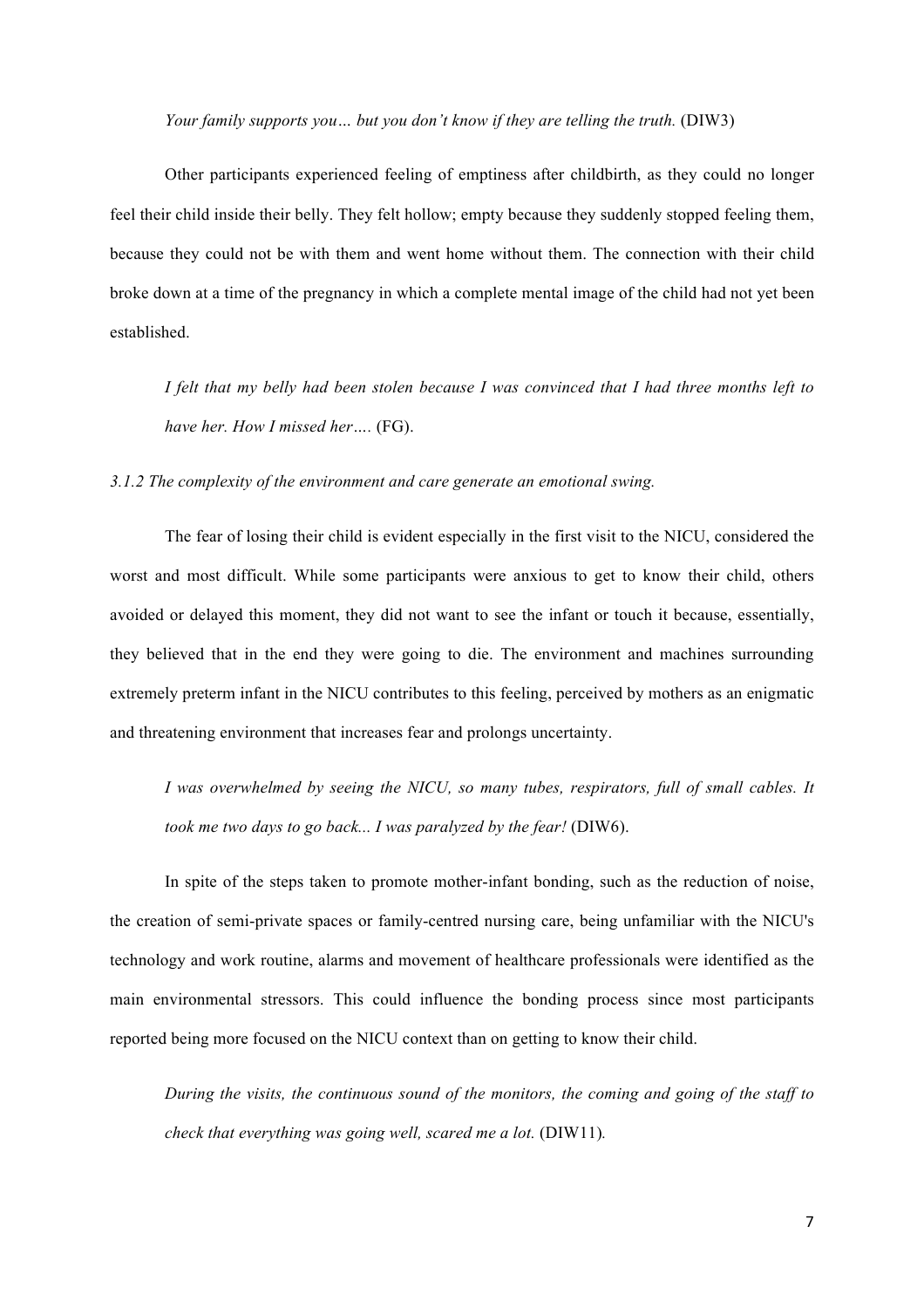Some participants reported feelings of joy, excitement, love and tenderness, but mixed with anxiety, fear, anguish, grief, pain, frustration, shame, worry and impotence. Nevertheless, as one participant relates, the strongest feeling during the hospital process at the NICU, even after discharge, was guilt.

*I felt guilty about everything he was going through. I would ask, why does he have to suffer so much? Why couldn't my body keep him inside me longer?* (DIW5).

Women come to connect their own physical health with information received about the health of their child in the NICU. However, they connected their psychological and emotional health as well, which they associated with other children's declining health and death, or other parents' emotional state. For the participants, the information provided by healthcare professionals, together with the progressive knowledge of the working protocols and the NICU environment, is the key to their tranquillity.

*You go through the "all new" stage but...then you start asking questions and you become an expert in something that had never occurred to you (FG).*

*3.2 Learning to be the mother of an extremely preterm infant.*

This category reflects the experiences of the participants about the loss and reconstruction of the emotional bond to the extremely preterm infant admitted in the NICU.

*3.2.1 The difficulty of relating to "a stranger".*

During the first days in the NICU the physiological instability of extremely preterm infant, together with the physical and emotional instability of the mother hinders the bonding process. Mothers hardly touch the newborn, go home without them and do not participate in their care, making it difficult to recognize their child as their own. They cannot feel like mothers because they do not have a child to care for, they cannot make decisions without the consent of healthcare professionals and they feel excluded.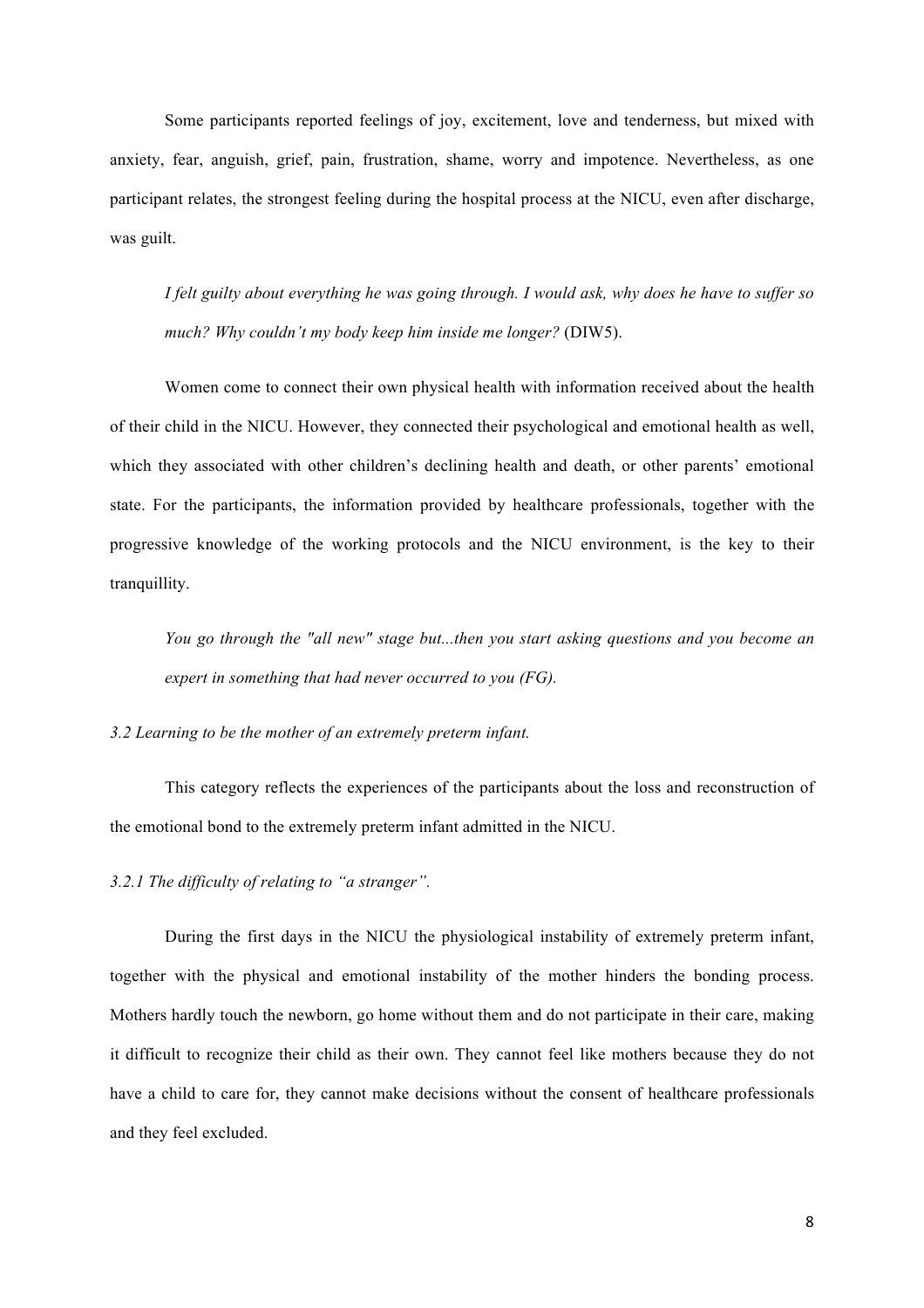*You can't pick it up, give it a bottle, bathe it, give it a kiss whenever you want...it's like it's not your child, as if you're introduced to a stranger.* (FG).

Women focus on the uniqueness of the extremely preterm infant's physical appearance, their small size, the translucency of their skin, their degree of prematurity. While most want to touch and support their child, whose perceived vulnerability and fragility make them hesitant or fearful. The fear of interfering with technological support or transmitting an infection, delays and limits physical contact. However, some of the participants did not want to touch their child because they were afraid of initiating a bond with a newborn they could lose.

*Every time I opened the door (to the incubator) I was afraid to hurt her, but my biggest fear was to touch her, to get attached to then have her leave…*(DIW2).

Physical contact is described as the most important element in establishing the bond broken after childbirth. For mothers, touching their child mitigated the anguish and distress of separation.

*…the emotional bond was created from the moment I could touch her, as the days went by it got stronger and stronger, you can feel your child again* (DIW1).

# *3.2.2 Forming the bond in spite of difficulties*

The participants expressed that the incubator, the machines, the design of the ward, the schedules and the lack of information, constitute serious obstacles to developing a relationship with their child. However, they especially emphasized the lack of intimacy, interrupted continuously by the alarms or the visits of other relatives to other babies in the NICU.

*I can't ask that all the parents leave and that the NICU be only for me, but there is a lack of privacy created by the beeping, by the voice of whoever is next to me…*(FG).

The unrestricted access of the mothers in the NICU favours the bonding and it is the Kangaroo Mother Care that reinforces the bond most. This is how it was defined by one of the participants: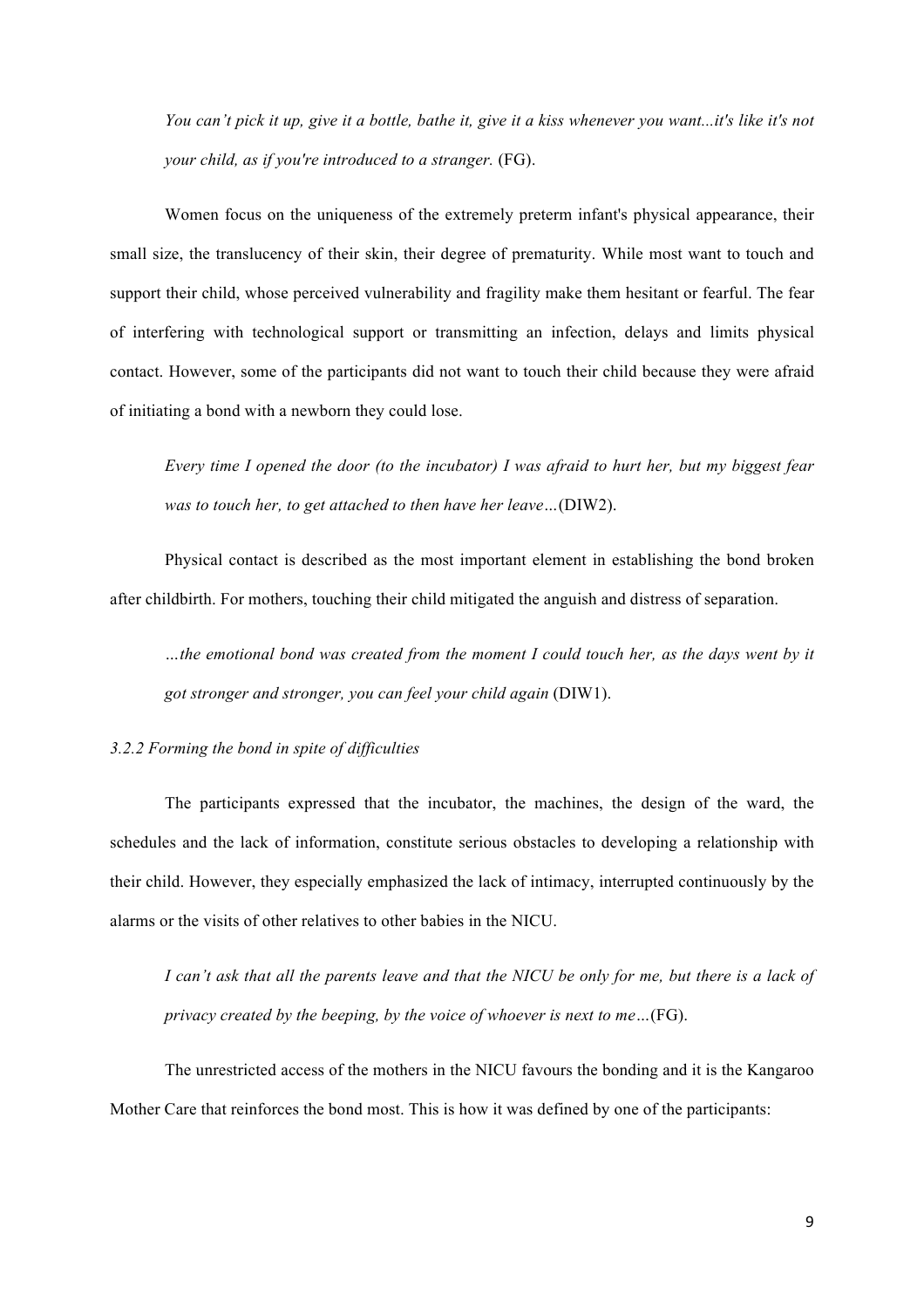*It is in that first complete contact you can feel close to your baby, his heartbeat, his breathing, to transmit his feelings to him and to see how, little by little, he recognizes you by your voice or by smell.* (DIW9)*.*

Engaging in extremely preterm infant care helps mothers feel useful. For example, involving mothers in extracting their own milk was seen as the only and best thing they could do for their child. However, the absence of breast milk increases stress, guilt and detachment. For our participants, healthcare-related information is key to the success of the process.

*…they say go to the milk bank and express milk, but I don't know how to do that. And as I did not have a single drop, I felt I was a bad mother, the worst.* (FG).

Participants stressed that their participation in interventions such as massage could be beneficial for the child. The tactile experience, which differs from that of professionals, has a potential effect on the development of mother-child attachment behaviour that reduces stress and anxiety, an opportunity to get to know each other better, provide comfort and feel useful.

*… it would favour the bond with the child very much, it is not the same way of touching the mother as the physical therapist. The mother gives them something else, it's returning to your smell, to feel…* (DIW3).

Severe pathologies that threaten the life of an extremely preterm infant, such as respiratory distress syndrome or necrotizing enterocolitis, means that the participants did not want to become attached when faced with the possible loss, so they distanced themselves emotionally and the bonding weakened. However, pathologies such as infection, bronchopulmonary dysplasia or retinopathy, helped the mothers form a stronger bond with their child.

*…you feel part of their battle, I was always there to encourage her, to tell her how strong she was and the bond was going to strengthen* (DIW7)*.*

Faced with these difficulties, nurses promote mother-infant bonding through family-centred care, early skin-to-skin contact and the mother's involvement in the basic care of the newborn. The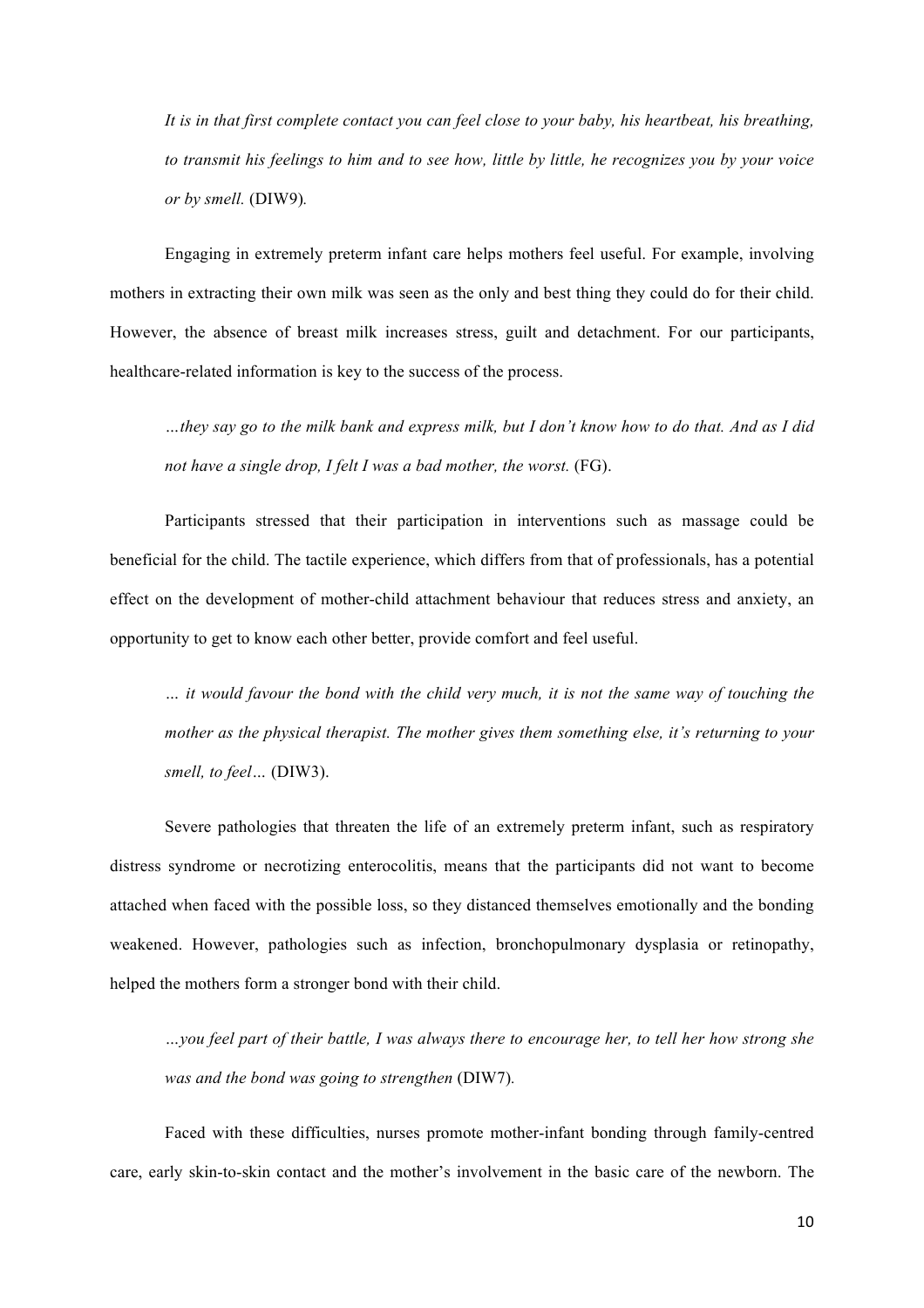mother-nurse relationship also arises as a need derived from their own separation, a close collaboration that facilitates their involvement in the care of the extremely preterm infant. Our participants felt more relaxed, informed and confident when they felt empathy from the nurse who cared for their child, valued as enablers of bonding.

*The nurses always tried to create as much of a bond as possible between my daughter and I, they were our confidants, they gave us courage, strength to continue ... (DIW3).* 

Although the support of the nurses diminished the stress and anxiety of the mothers, the most effective emotional support was provided by other mothers of preterm infants. For the participants, only a person in their situation can understand the experience.

*No one understands you, except a person who has gone through the same thing ...* (FG).

#### **Discussion**

The objective of this study was to describe and understand the experiences of mothers who have extremely preterm infant admitted in the NICU with regard to the bonding process. The premature labour and separation of the newborn abruptly interrupt the mother-child bond, causing an emotional crisis and negative feelings in a woman who is not prepared.<sup>10, 28</sup> Given the vulnerability, dependence and need for protection of the preterm infant, the separation generates fear, uncertainty and distrust in the mother, <sup>6</sup> an abstraction of reality that may explain the rupture of the emotional bond.<sup>9</sup> According to other studies, the NICU is a complex technological context that interferes with the mother-preterm infant relationship,<sup>16</sup> possibly undermining maternal feelings of bonding. After preterm labour and separation, mothers perceive the NICU as an unknown, confusing and threatening environment,<sup>23, 28</sup> with negative effects on interaction.<sup>10</sup> Concurring with other studies,<sup>19</sup> our results suggest that the NICU's design, amplitude, illumination, noise and alarms compromise privacy and the bonding process. Mothers require a family-centered care unit that takes care that the environment has specific spaces for the visit, and elements that can facilitate bonding. $8,17$  The mothers' feeling of guilt is associated in our study with their behaviour during pregnancy,<sup>12,18</sup> and together with other factors such as the child's weight or developmental deficiency, may predict insecure bonding in preterm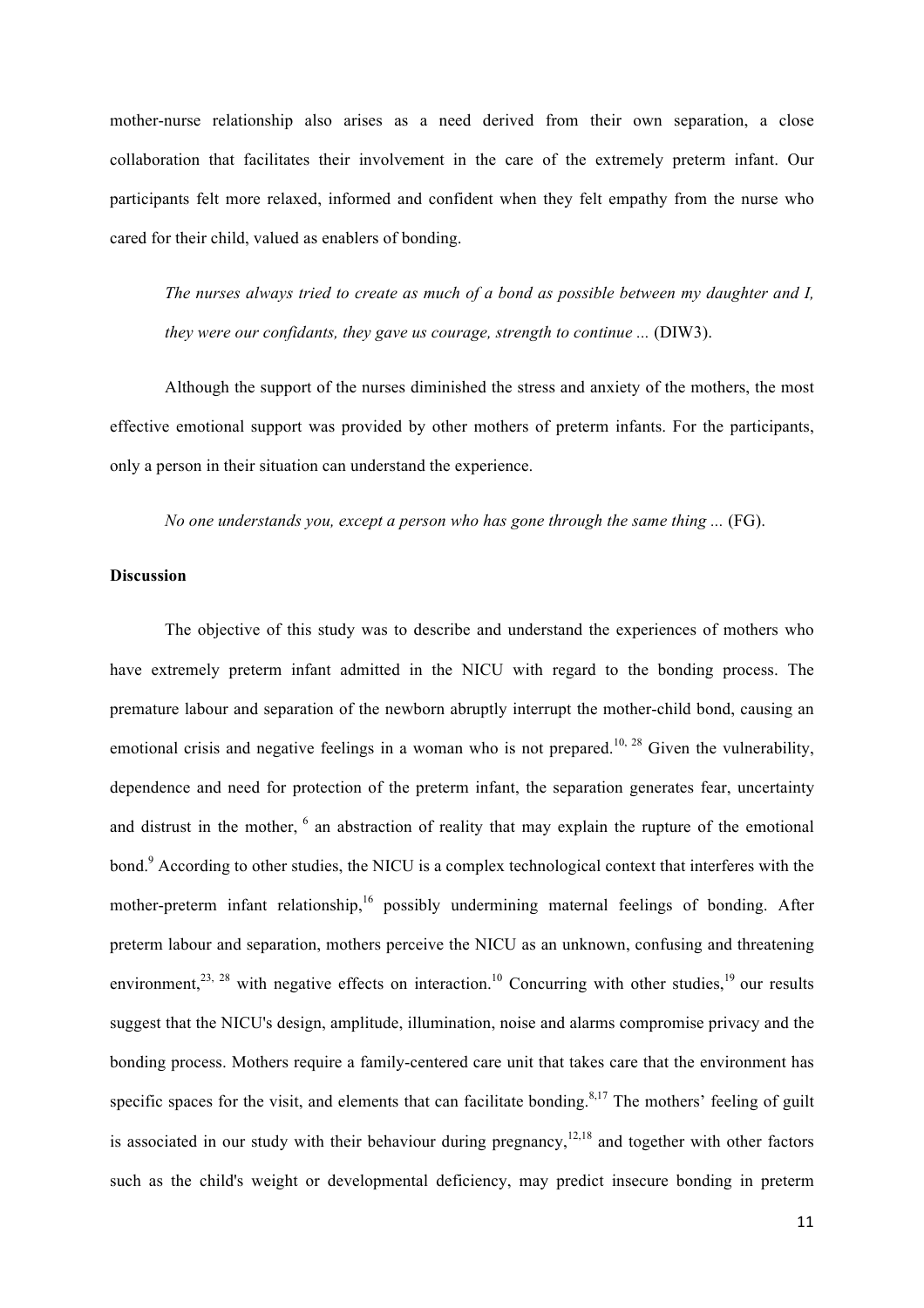infant. Similar to other research,  $22,24$  the information and assistance required and received by parents from healthcare professionals is key to bearing this worry, anxiety or anticipatory grief experiences.<sup>12</sup> Our participants alluded to the necessary mother-child interaction and physical contact to maintain postpartum bonding, which coincides with other studies and our theoretical framework links the development of the maternal role to emotional bonding.<sup>8,13</sup> Separation from preterm infant reduces and delays the mother's responsibility for her infant's care; anxiety then arises from not feeling motherly enough and the risk of insecure bonding increases.<sup>7,9</sup> Our participants talk about learning to be mothers to a stranger, an extremely preterm infant whose appearance, skin colour or low weight, already described in other studies,<sup>11</sup> generates fear, rejection or estrangement. These feelings, exacerbated by the possible loss, generate negative emotions from the first visit to the NICU.<sup>18</sup> There, the woman lacks comfort and freedom to develop her maternal role, $\delta$  with negative consequences for the development and health of the child.<sup>15</sup> As in other studies, participants require physical contact in order to feel useful,<sup>19</sup> and they need support programs focused on fostering feelings of closeness and trust.<sup>12,28</sup> Prolonging mother-child physical contact in family rooms or Kangaroo Mother Care,<sup>24</sup> can improve safety and strengthen the mother-preterm infant relationship.<sup>14,15,24</sup> Involving mothers in care, breastfeeding or massage programmes can reduce insecurity and guilt.<sup>29</sup> thus restoring motherhood and the bonding process.<sup>8</sup> Fathers' participation and commitment also positively influence emotional bonding, physical proximity, and communication toward premature infants. Exploring and understanding the fathers' experiences could help neonatal nurses to develop and implement interventions that are specifically adapted to their needs in a NICU.<sup>21</sup> Our results also point to the mother-nurse interaction in the promotion of secure bonding.<sup>17</sup> Nurses can provide information, support and guidance,  $18,25$  fostering confidence and security in the interaction with the preterm infant.<sup>11</sup> Although for the neonatal nurses the quality of life of preterm infants and family are an important consideration,<sup>4</sup> it remains difficult to implement. As in our study, mothers require help to adapt and develop their maternal competencies,  $16,17,23$  foster closeness and facilitate the bonding process.  $15,20$ Sharing their experiences with nurses or other mothers in the  $NICU<sub>16</sub>$  is found to be fundamental. Early detection of risks during the prenatal stage could allow midwives and neonatal nurses to give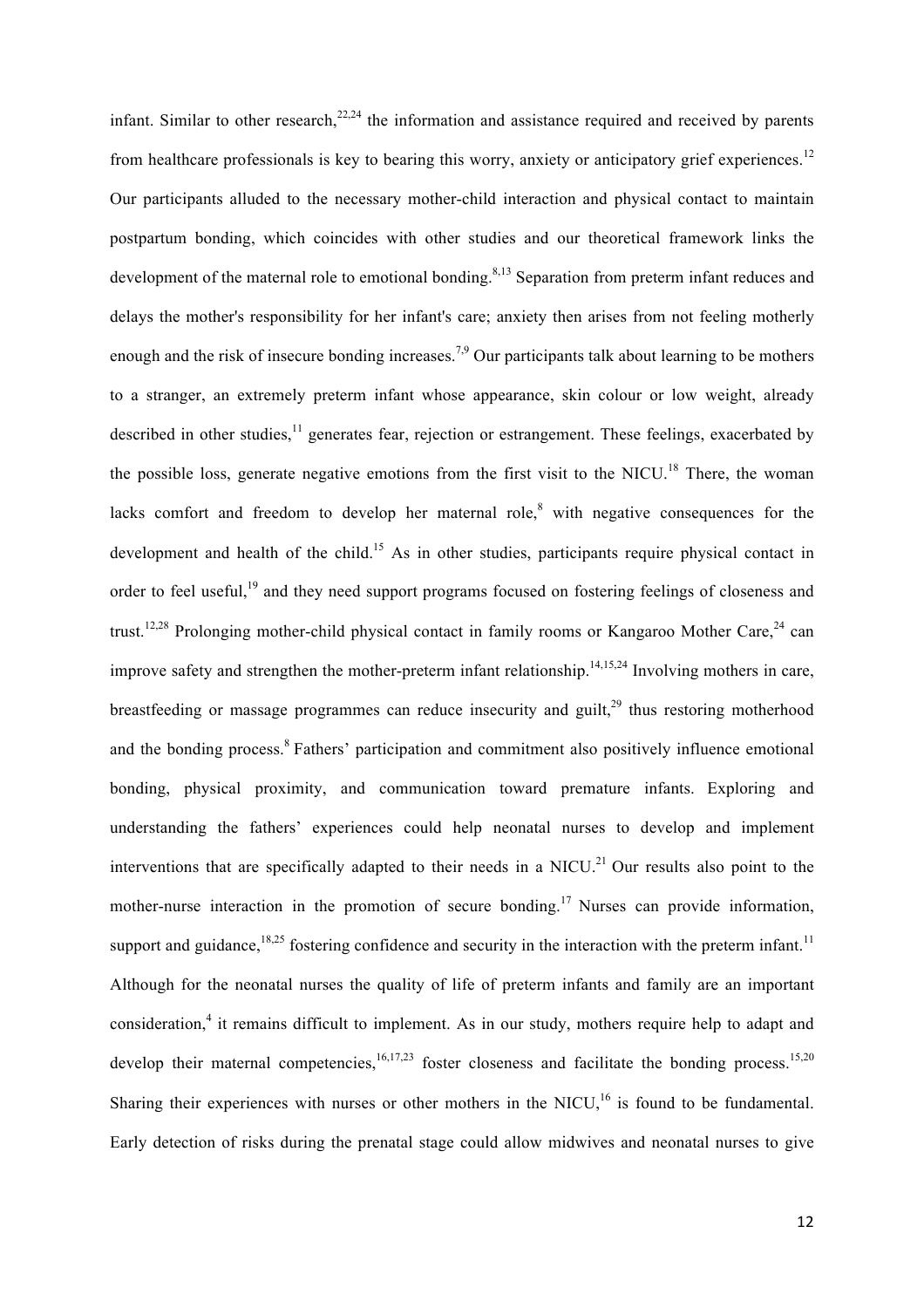expert advice, support and education on what to do in case of giving birth to a preterm child, improving both the experience in the NICU and the bonding process with their child. $30$ 

This study is not without limitations. Our results help to understand the experiences of mothers who have an extremely preterm infant in NICU with regards to the bonding process. The inclusion of parents or participants from other ethnic minorities, may have changed the results. In the NICU where the study was performed extremely preterm infants, preterm infant, newborn term and children up to 14 years share a physical space, and may have influenced the experience of the participants.

# **Conclusions**

This qualitative research highlights the complex nature of the bonding process in extremely preterm infants admitted to the NICU, broken by the premature separation from the mother in a hostile technological environment. The feeling of emptiness and the emotional crisis of the mothers compromise the establishment of a secure bonding and the processes of adaptation. Women have told us that, in the NICU environment, guilt and fear mediate the process of bonding to their children. Mothers need the support and understanding of healthcare professionals, pointing to nurses as facilitators of the secure bonding process. Neonatal nurses are in a unique position to guide women toward regulating their own emotions, promote positive adaptation to the context of the NICU, therapeutic communication and encourage contact through Kangaroo Mother Care, breastfeeding or massage. Further research is required to explore factors that facilitate both physical and emotional closeness to ensure an adequate bonding process in preterm infants at NICU.

# **Authors' contributions**

IF, JG and ML made significant contributions to the conception and design of the study, interpretation of data and drafting the manuscript. IF, MC and JH were involved in the acquisition, analysis and interpretation of data, JG and ML were involved in data analysis and drafting the manuscript, CF, MC and JH were involved in the interpretation of data and the critical revision of the manuscript for important content.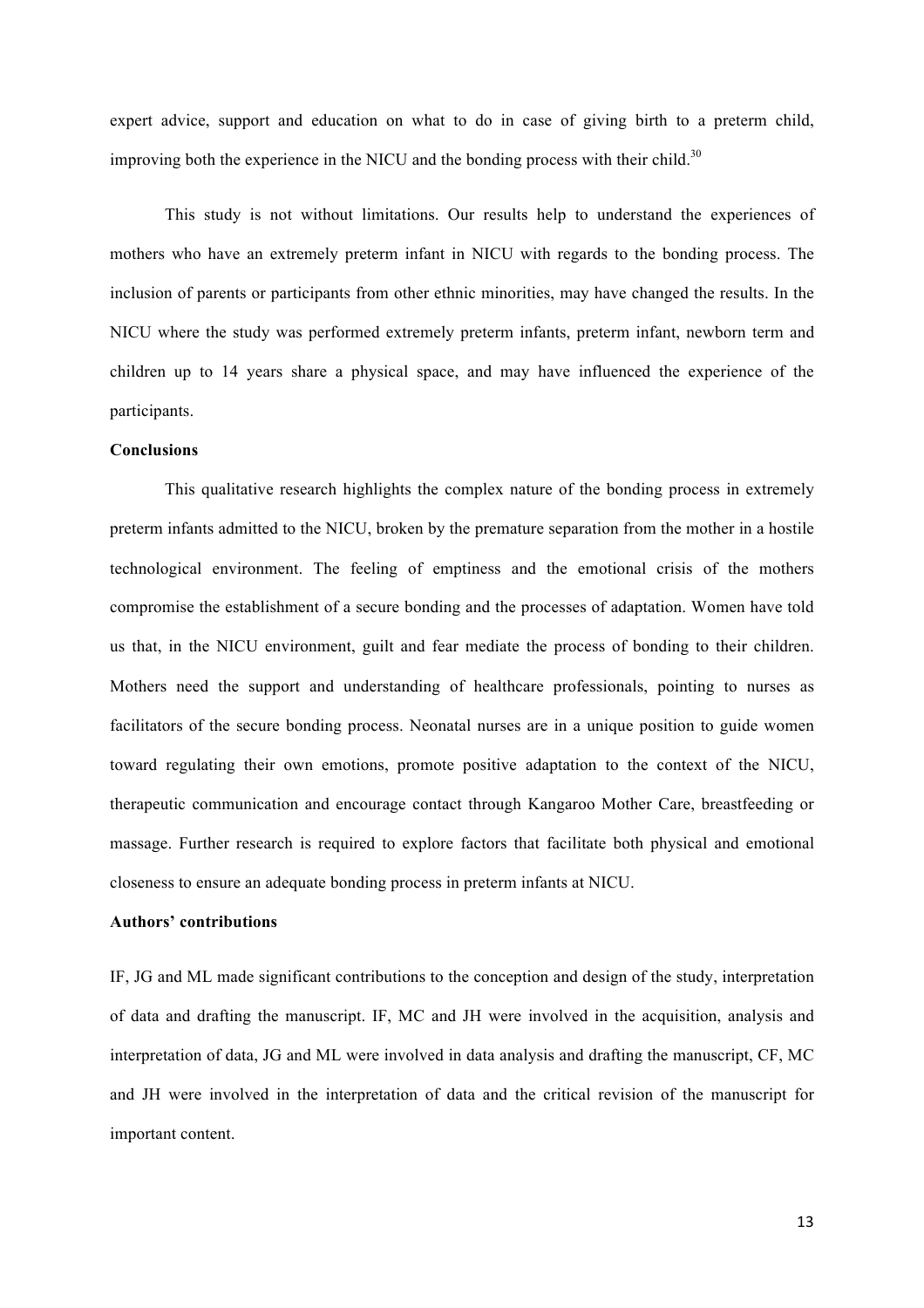# **Competing interests**

None.

# **Acknowledgements**

We would like to thank the mothers of extremely preterm infants who took part in this study.

# **References**

- 1. McCabe ER, Carrino GE, Russell RB, Howse JL. Fighting for the next generation: US Prematurity in 2030. *Pediatrics* 2014; **134**(6):1193-9.
- 2. Blencowe H, Cousens S, Chou D, Oestergaard M, Say L, Moller AB, et al. Born too soon: The global epidemiology of 15 million preterm births. *Reprod Health* 2013; **10** (Suppl 1):S2.
- 3. Brown L, Burns YR, Watter P, Gibbons KS, Gray PH. Motor performance, postural stability and behaviour of non-disabled extremely preterm or extremely low birth weight children at four to five years of age. *Early Hum Dev* 2015; **91**(5): 309-15.
- 4. Green J, Darbyshire P, Adams A, Jackson D. Quality versus quantity: The complexities of quality of life determinations for neonatal nurses. *Nurs Ethics* 2016; [cited 16 December 2016]. Available at: http://0nej.sagepub.com.almirez.ual.es/content/early/2016/01/21/0969733015625367.full.pdf+html
- 5. Afsaneh A, Leila V, Vahid Z, Easa M. Mothers´ strategies in handling the prematurely born infant: a qualitative study. *J Caring Sci* 2015; **4**(1): 13-24.
- 6. Tooten A, Hall RA, Hoffenkamp HN, Braeken J, Vingerhoets AJ, Van Bakel HJ. Maternal and paternal infant representations: A comparison between parents of term and preterm infants. *Infant Behav Dev* 2014; **37**(3): 366-79.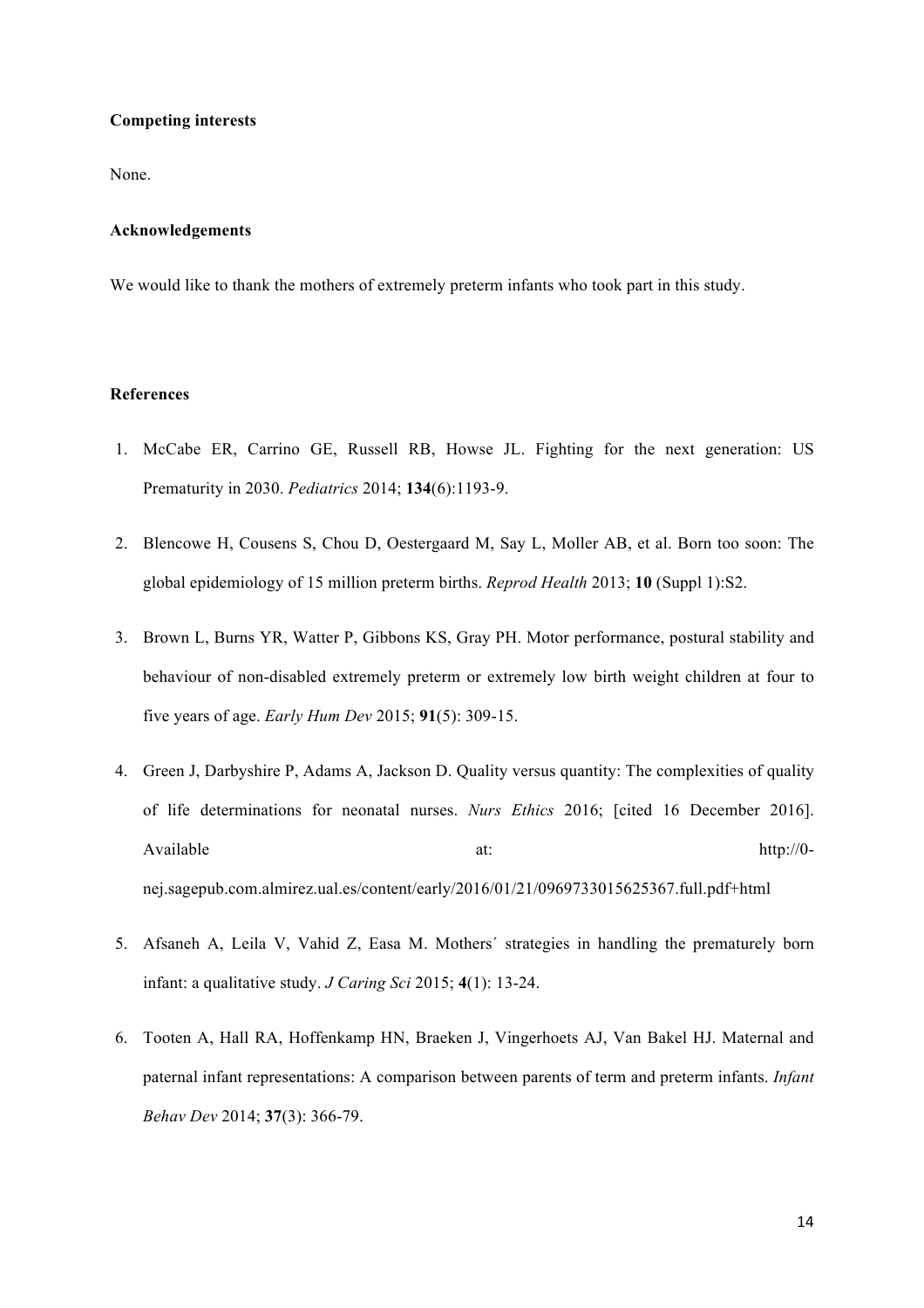- 7. Segre LS, McCabe JE, Chuffo-Siewert R, O´Hara MW. Depression and anxiety symptoms in mothers of newborns hospitalized on the neonatal intensive care unit. *Nurs Res* 2014; **63**(5): 320- 32.
- 8. Flacking R., Lehtonen L, Thomson G, Axelin A, Ahlqvist S, Moran VH, et al. Closeness and separation in neonatal intensive care. *Acta Paediatr* 2012; **101**(10): 1032-7.
- 9. Spinelli M, Frigerio A, Montali L, Fasolo M, Spada MS, Mangili G. 'I still have difficulties feeling like a mother': The transition to motherhood of preterm infants mothers. *Psychol Health* 2016; **31**(2): 184-204.
- 10. Korja R, Ahlqvist-Björkroth S, Savonlahti, Stolt S, Haataja L Lapinleimu H, et al. Relations between maternal attachment representations and the quality of mother-infant interaction in preterm and full-term infants. *Infantil Behav Dev* 2010; **33**(3): 330–6.
- 11. Guillaume S, Michelin N, Amrani E, Benier B, Durrmeyer X, Lescue S, et al. Parents´expectations of staff in the early bonding process with their premature babies in the intensive care setting: a qualitative multicenter study with 60 parents. *BMC Pediatr* 2013; **13**:18.
- 12. Zamanzadeh V, Valizadeh L, Rahiminia E, Ranjbar kochaksaraie F. Anticipatory grief reactions in fathers of preterm infants hospitalized in neonatal intensive care unit. *J Caring Sci* 2013; **2**(1):83-8.
- 13. Bowlby J. *Attachment and loss* (Vol.1). London: Hogarth Press; 1969.
- 14. Baylis R, Ewald U, Gradin M., Hedberg Nyqvist K, Rubertson C, Thernström Blomqvist Y. Firsttime events between parents and preterm infants are affected by the designs and routines of neonatal intensive care units. *Acta Paediatr* 2014;**103**(10): 1045-52.
- 15. Twohig A, Reulbach U, Figuerdo R, McCarthy A, McNicholas F, Molloy EJ. Supporting preterm infant attachment and socioemotional development in the neonatal intensive care unit: staff perceptions. *Infant Ment Health Journal* 2016; **37**(2): 160-71.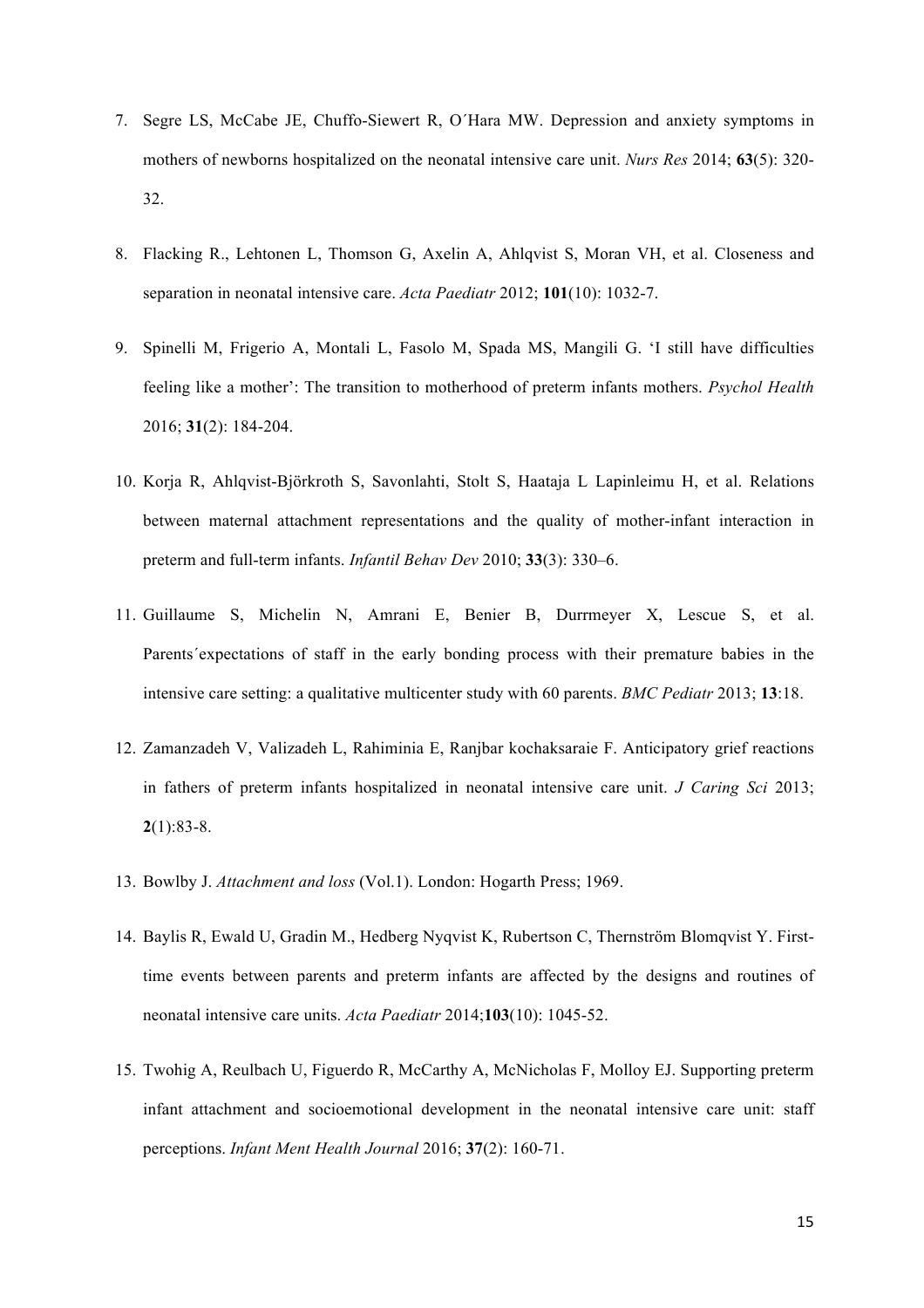- 16. Hall EOC, Kronborg H, Aagaard H, Brinchmann BS. The journey towards motherhood after a very preterm birth: Mothers´experiences in hospital and after home-coming. *J Neonatal Nurs* 2013; **19**(3): 109-13.
- 17. Heydarpour S, Keshavarz Z, Bakhtiari M. Factors affecting adaptation to the role of motherhood in mothers of preterm infants admitted to the neonatal intensive care unit: a qualitative study. *J Adv Nurs* 2017; 73(1): 138–48.
- 18. Meijssen D, Wolf MJ, Van Bakel H, Koldewijn K, Kok J, van Baar A. Maternal attachment representations after very preterm birth and the effect of early intervention. *Infant Behav Dev* 2011; **34** (1): 72-80.
- 19. Al Maghaireh DF, Abdullah KL, Chan CM, Piaw CY, Al Kawafha MM. Systematic review of qualitative studies exploring parental experiences in the Neonatal Intensive Care Unit. *J Clin Nurs* 2016; **25**(19-20):2745-56.
- 20. Feeley N, Genest C, Niela-Vilén H, Charbonneau L, Axelin A. Parents and nurses balancing parent-infant closeness and separation: a qualitative study of NICU nurses´perceptions. *BMC Pediatr* 2016; 16:134.
- 21. Martel MJ, Milette I, Bell L, Tribble DS, Payot A. Establishment of the relationship between fathers and premature infants in neonatal units. *Adv Neonatal Care* 2016; **16** (5): 390-8.
- 22. Pritchard VE, Montgomery-Hönger A. A comparison of parent and staff perceptions of settingspecific and everyday stressors encountered by parents with very preterm infants experiencing neonatal intensive care. *Early Hum Dev* 2014; **90**(10): 549-55.
- 23. Turner M, Chur-Hansen A, Winefield H, Stanners M. The assessment of parental stress and support in the neonatal intensive care unit using the Parent Stress Scale- Neonatal Intensive Care Unit. *Women Birth* 2015; **28**(3): 252-8.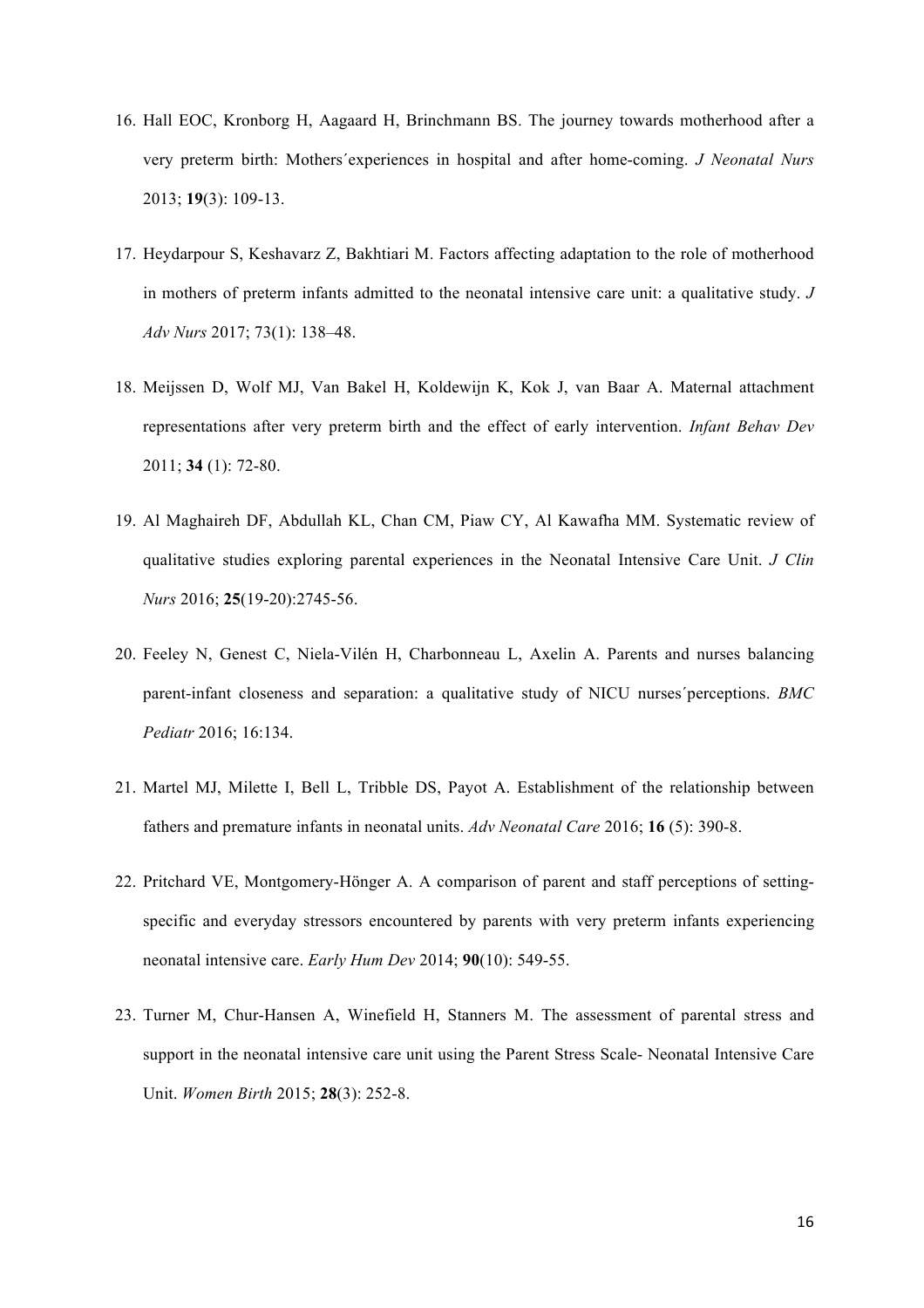- 24. Cho ES, Kim SJ, Kwon MS, ChoH, Kim EH, Jun EM, et al. The effects of kangaroo care in the neonatal intensive care unit on the physiological functions of preterm infants, maternal-infant attachment, and maternal stress. *J Pediatr Nurs* 2016; **3**(4): 430-8.
- 25. Green J, Darbyshire P, Adams A, Jackson D. Looking like a proper baby: nurses' experiences of caring for extremely premature infants. *J Clin Nurs* 2015; **24**(1-2):81-9.
- 26. Gadamer HG. *Verdad y método [True and Method]*. Salamanca: Sígueme, 2005. 23p.
- 27. Fleming V, Gaidys U, Robb Y. Hermeneutics research in nursing: developing a Gadamerianbased research method. *Nurs Inq* 2003; 10(2): 113-20.
- 28. Ionio C, Colombo C, Brazzoduro V, Mascheroni E, Confalonieri E, Castoldi F, et al. Mothers and fathers in NICU: the impact of preterm birth on parental distress. *Eur J Psychol* 2016; 12(4):604- 21.
- 29. Lai MM, D'Acunto G, Guzzetta A, Boyd NR, Rose SE, Fripp J, et al.. PREMM: preterm early massage by the mother: protocol of a randomised controlled trial of massage therapy in very preterm infants. *BMC Pediatr*. 2016; **16**(1):146.
- 30. Ossa X, Bustos L, Fernandez L. Prenatal attachment and associated factors during the third trimester of pregnancy in Temuco, Chile. *Midwifery* 2012; **28**(5):689-696.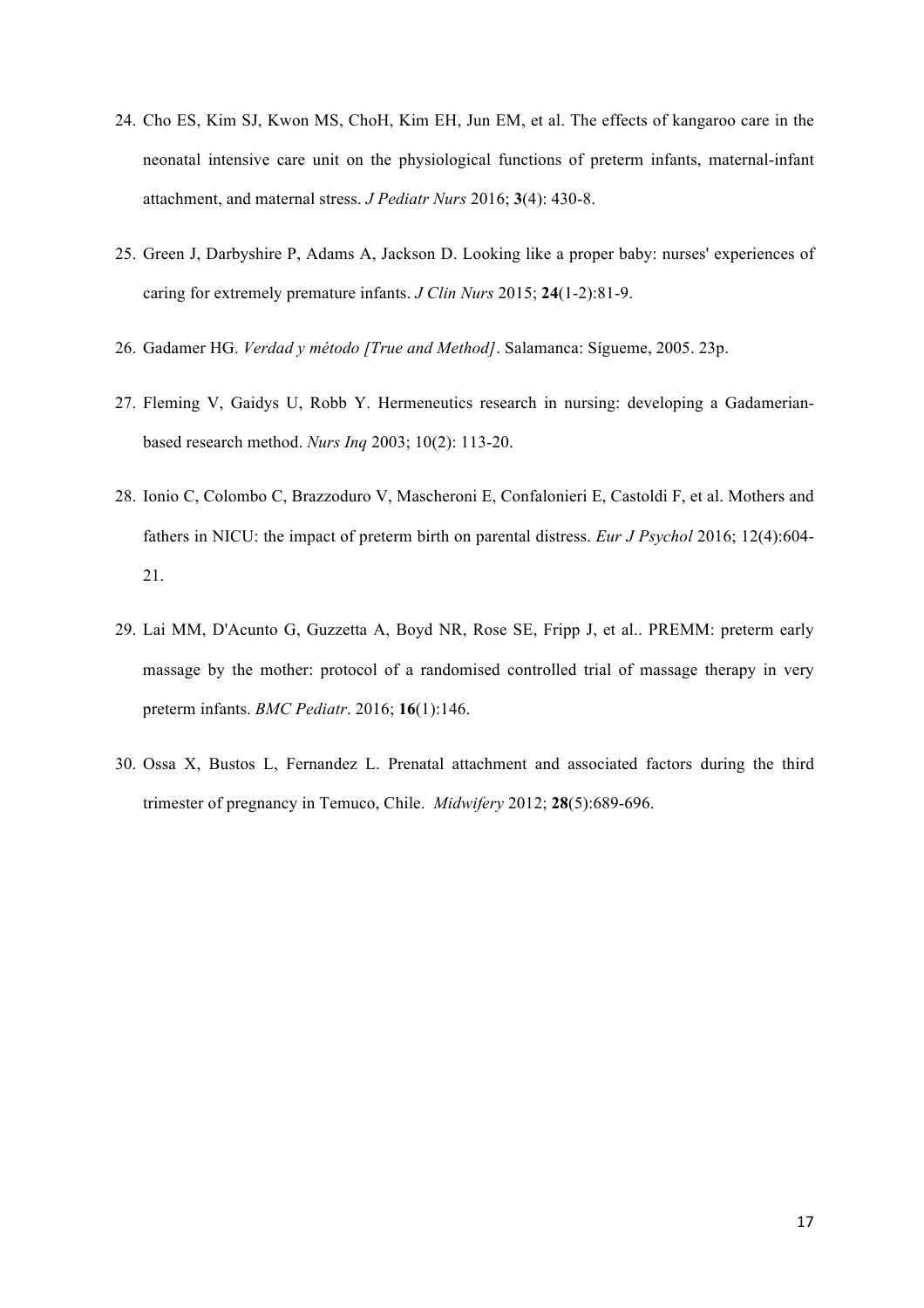| Partici-<br>pant | Age    | raoic 1. Socio Demographic Data of the Farticipants (10 10).<br>Marital<br>status | Level of<br>education | Parity         | <b>GW</b> | Type of<br>birth | Multiple<br>birth | <b>Birth</b><br>weight | Days<br><b>NICU</b> |
|------------------|--------|-----------------------------------------------------------------------------------|-----------------------|----------------|-----------|------------------|-------------------|------------------------|---------------------|
| FGW1             | 35     | Married                                                                           | Higher                | $\overline{2}$ | 25        | Vaginal          | $\overline{No}$   | 800                    | 62                  |
| FGW2             | 37     | Married                                                                           | Higher                | $\mathbf{1}$   | $26\,$    | Caesarean        | $\rm No$          | 800                    | 58                  |
| FGW3             | 38     | Married                                                                           | Higher                | $1\,$          | $27\,$    | Vaginal          | No                | 840                    | 65                  |
| FGW4             | 36     | Married                                                                           | Higher                | $\,1$          | $27\,$    | Vaginal          | Yes               | 940                    | 54                  |
|                  |        |                                                                                   |                       |                |           |                  |                   | 970                    | 50                  |
| FGW5             | $27\,$ | Living with<br>partner                                                            | Medium                | $\mathfrak{Z}$ | $26\,$    | Caesarean        | $\rm No$          | 830                    | 32                  |
| DIW1             | 35     | Married                                                                           | Medium                | $\overline{4}$ | $27 + 2$  | Caesarean        | $\rm No$          | 970                    | 37                  |
| DIW <sub>2</sub> | $28\,$ | Married                                                                           | Basic                 | $\mathbf{1}$   | 27        | Vaginal          | N <sub>0</sub>    | 875                    | 33                  |
| DIW3             | 31     | Married                                                                           | Higher                | $\mathbf{1}$   | $26 + 4$  | Caesarean        | No                | 950                    | 35                  |
| DIW4             | $30\,$ | Married                                                                           | Higher                | $\,1$          | 25        | Caesarean        | Yes               | 575                    | 66                  |
|                  |        |                                                                                   |                       |                |           |                  |                   | 520                    | 63                  |
| DIW <sub>5</sub> | 32     | Separated                                                                         | Medium                | $\overline{c}$ | $24 + 5$  | Caesarean        | Yes               | 560                    | 52                  |
|                  |        |                                                                                   |                       |                |           |                  |                   | 525                    | 55                  |
| DIW <sub>6</sub> | 36     | Married                                                                           | Higher                | $\mathbf{1}$   | 26        | Caesarean        | Yes               | 940                    | 52                  |
|                  |        |                                                                                   |                       |                |           |                  |                   | 820                    | 60                  |
| DIW7             | 32     | Separated                                                                         | Medium                | $\mathbf{1}$   | $25 + 3$  | Caesarean        | No                | 840                    | 63                  |
| DIW8             | 33     | Married                                                                           | <b>Basic</b>          | $\overline{2}$ | 25        | Vaginal          | No                | 607                    | 58                  |
| DIW9             | 41     | Separated                                                                         | Higher                | $\mathfrak{Z}$ | $26\,$    | Caesarean        | No                | 740                    | 34                  |
| DIW10            | 34     | Separated                                                                         | Medium                | $\mathfrak{Z}$ | $27 + 1$  | Caesarean        | No                | 900                    | 38                  |
| DIW11            | 45     | Married                                                                           | Higher                | $\mathbf{1}$   | 26        | Caesarean        | $\rm No$          | 810                    | 62                  |

**Table 1. Socio-Demographic Data of the Participants (N=16).**

Note. FGW=focus group women. DIW=in-depth interview woman. GW= Gestational weeks